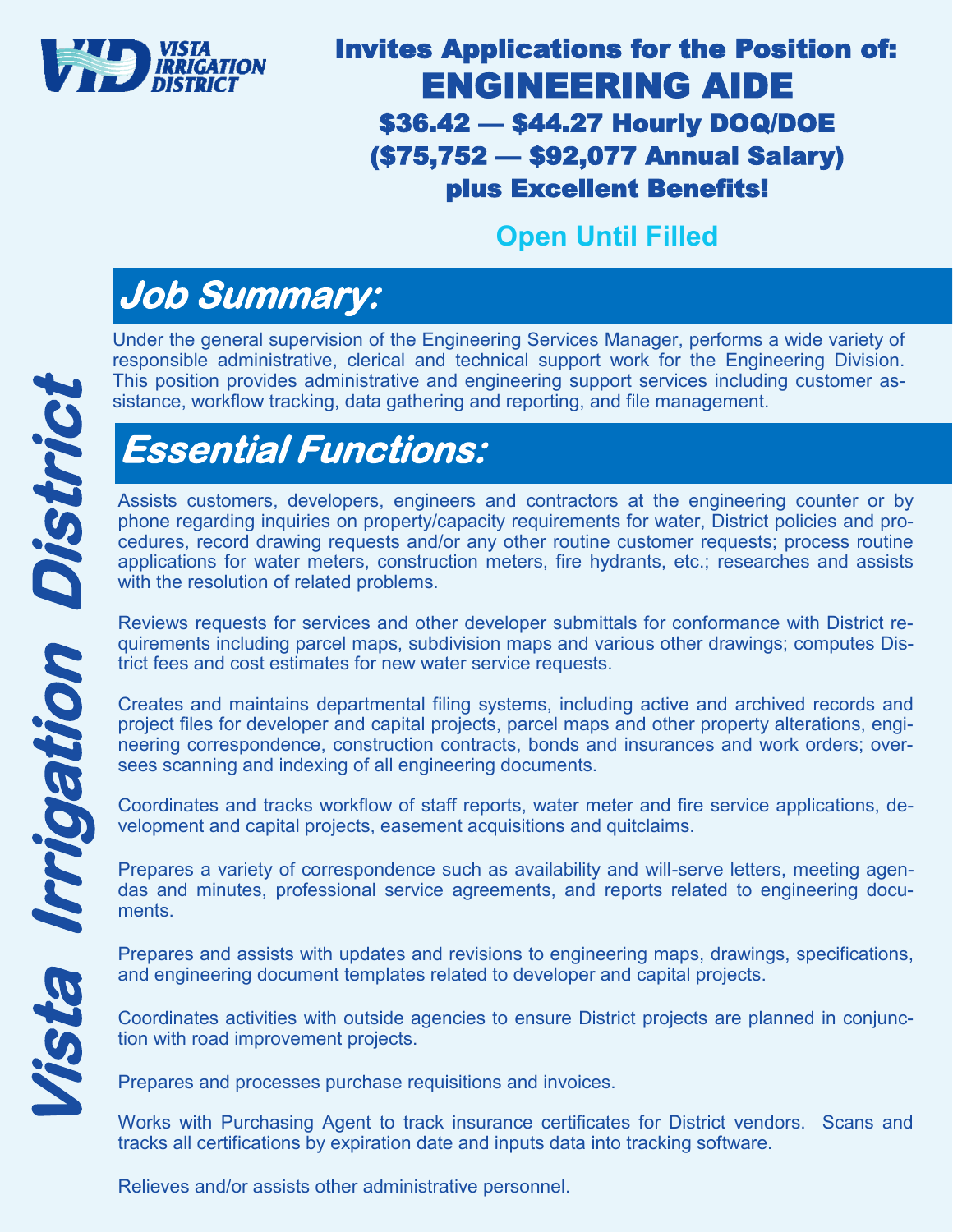## **Essential Functions (Continued):**

Assists in processing and tracking engineering construction contracts to ensure that insurance and bonding requirements are met and maintained during the life of the contract.

Provides administrative and technical support to the division including, but not limited to, word processing and working with databases/spreadsheets; preparing engineering transmittals, complex reports, tables, graphs, figures, and calculations; maintaining plan check logs; ordering supplies, processing mail, and photocopying/scanning; document notarization and recording.

Maintains and updates the engineering pages on the District's website.

Performs other duties as assigned.

### **Qualifications:**

Requires at least three years' experience in a customer service and/or engineering assistance role. Education related to administrative/engineering support is desirable. Public agency experience and/or familiarity providing administrative support to engineering, construction, or related businesses are desirable. Incumbents must demonstrate effective customer service skills with both internal and external customers; knowledge of algebra, geometry and trigonometry; ability to read and interpret engineering drawings, sketches and maps; and research property ownerships and water capacities utilizing geographic information system maps. Position requires skills in modern office procedures and equipment. Incumbents must demonstrate skill in exercising independent judgment, and in performing duties in a tactful and diplomatic manner.

Incumbents must possess a Notary Public Certificate or obtain within six months of appointment, and a valid California driver's license and be acceptable to the District automobile liability insurance carrier.

Must establish and maintain effective working relations with all District personnel and promote good relations with the public.

### **Benefits:**

The District provides the following benefits:

- Medical Insurance (Employee and dependents).
- Vision Care (Employee and dependents employee contribution required).
- Dental Insurance (Employee and dependents employee contribution required).
- Life Insurance (2 x Annual Salary).
- Accidental Death and Dismemberment Insurance.
- Disability Insurance (30-day qualification period).
- PERS (Public Employees Retirement System) Pension—employee contribution required.
- 13 paid holidays and 15 days of vacation.
- Paid sick leave.
- Deferred compensation match.
- College tuition reimbursement.
- Pre-tax spending accounts for medical and dependent care.
- Alternative work schedule (every other Friday off optional).